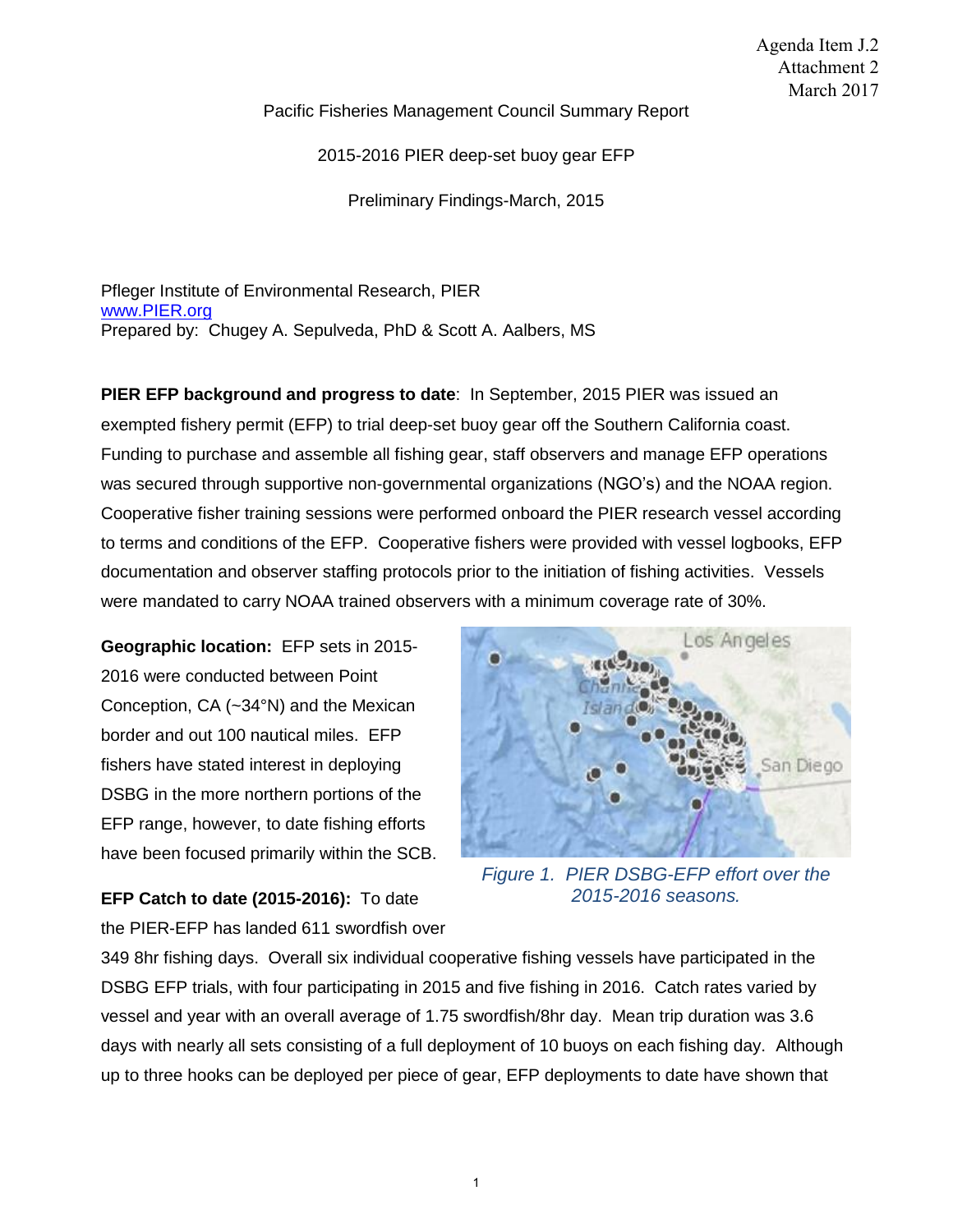most (>95%) sets consist of only one hook/piece of gear. In over 27,920 hook hours, one single piece of DSBG was lost due to a mechanical failure aboard one of the cooperative vessels.

Swordfish comprised the bulk (~80%) of the catch with other marketable species comprising 98% of total landings (Fig. 2). Collective EFP trials to date have resulted in a similar catch rate and composition to previous PIER research efforts. Swordfish landings from the five cooperative fishing

vessels operating under the DSBG EFP have likely exceeded annual landings from the CA harpoon fishery in both 2015 & 2016.

Incidental catch rates were low (~1.2%) with only one interaction with any species of concern, Northern elephant seal, *Mirounga angustirostris.* The elephant seal interaction was documented in the year 1 deployments where it was observed to be alive and



**PIER DSBG-EFP Catch to Date** 

*September, 2015 and January, 2017* 

alert prior to release (at-sea observer indicated that hook was shed from the animal).

The cumulative onboard observer rate was 41% for cooperative vessels participating in the PIER-DSBG EFP, with all vessels consistently remaining above the 30% minimum observer coverage mandate. Observer placement was mandatory if a vessel dropped below 35% observer coverage or if DSBG and drift-gillnet (DGN) were fished on the same trip. All vessels were required to check in and out with NOAA, CDFW, and PIER for each trip to report trip dates and number of days fished. Catch and bycatch were reported daily to PIER via a mandatory call in procedure and

verified through observer and logbook records. In year 2, all catch was also tracked using collar identification tags (Figure 3). Collar tags have enhanced the tracking of EFP fish through the market and have positively contributed to market price. Preliminary estimates suggest an average market price of approximately \$7.50/lb.



*Figure 3. Collar tag used to trace DSBGcaught fish through the market chain.*